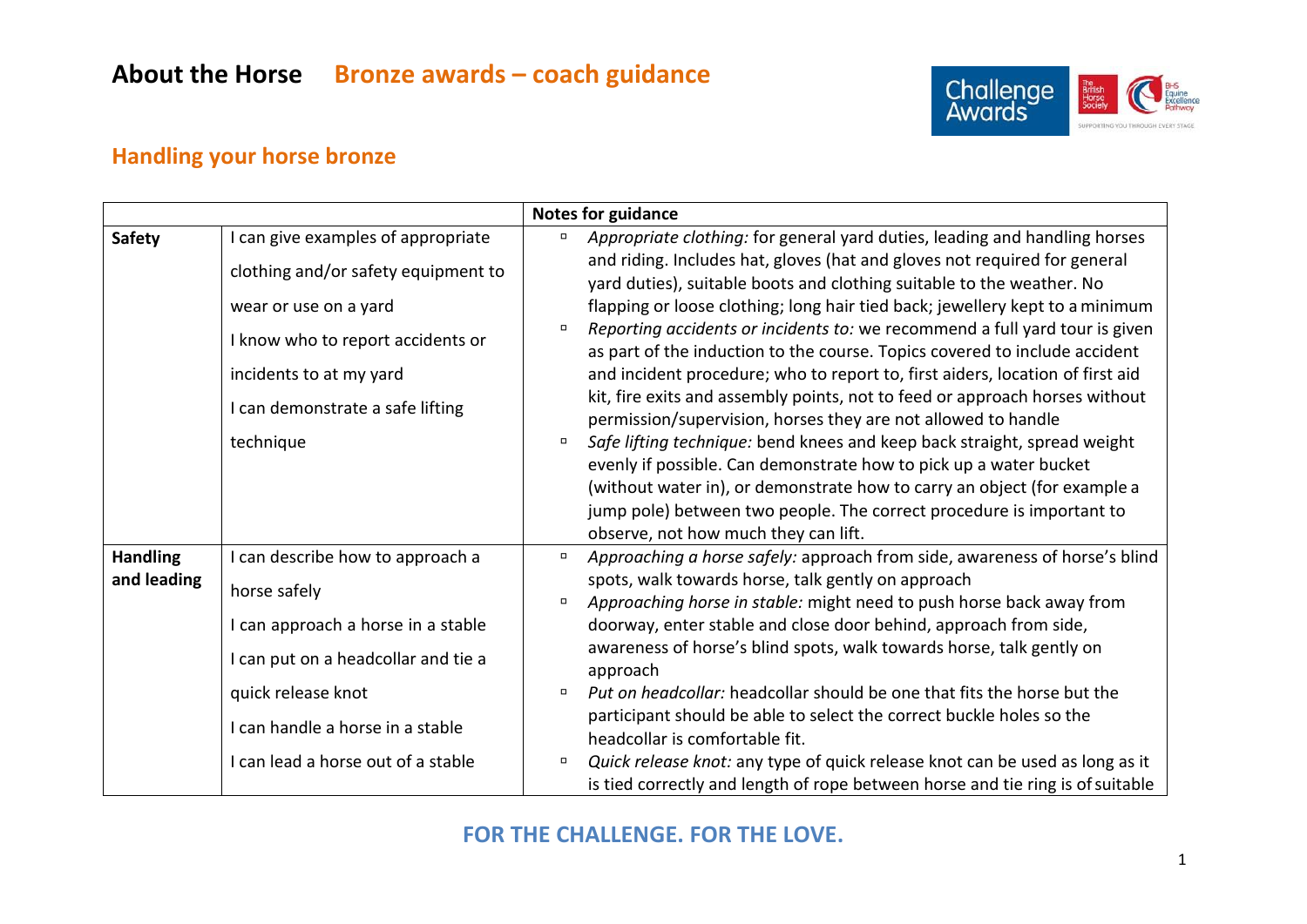

|                 | I can lead and turn a horse in walk |                       | length                                                                                                                                                                                                                                                                                                                                                                                                                                                                                                                                                                                                                                                                                                                                                                                                                                                                                                                                                                             |
|-----------------|-------------------------------------|-----------------------|------------------------------------------------------------------------------------------------------------------------------------------------------------------------------------------------------------------------------------------------------------------------------------------------------------------------------------------------------------------------------------------------------------------------------------------------------------------------------------------------------------------------------------------------------------------------------------------------------------------------------------------------------------------------------------------------------------------------------------------------------------------------------------------------------------------------------------------------------------------------------------------------------------------------------------------------------------------------------------|
|                 |                                     | α<br>$\Box$<br>$\Box$ | Handle a horse in a stable: calm actions and gestures, standing to the side<br>of the horse (not directly in front or behind), not in a position where could<br>get trapped between horse and wall, awareness of horse's movements so<br>do not get trodden on, push horse away from you if wanting to move<br>(either shoulder or hind quarters). Participant should show confidence<br>when handling the horse and moving around<br>Lead a horse out of stable: participant leading horse from shoulder, aim<br>towards middle of doorway in a straight line, horse is not too close to edge<br>so it could knock the horse, horse turned and door closed behind him<br>Lead and turn a horse in walk: standing at shoulder, standing on the left<br>side of horse, holding lead rope with right hand under horse's chin,<br>appropriate length of rope, rope not twisted around left hand or loops<br>dragging on floor, walking by horse's shoulder, talking to horse, turning |
|                 |                                     |                       | horse so leader is on the outside of the turn. Quiet horse or pony to be<br>used for leading in a small, secure environment (ie not an open field).                                                                                                                                                                                                                                                                                                                                                                                                                                                                                                                                                                                                                                                                                                                                                                                                                                |
| <b>Tack and</b> | I can identify parts of a bridle    | $\Box$                | Parts of bridle: snaffle bridle with cavesson noseband, no martingale. All                                                                                                                                                                                                                                                                                                                                                                                                                                                                                                                                                                                                                                                                                                                                                                                                                                                                                                         |
| equipment       | I can identify parts of a saddle    |                       | parts identified; browband, headpiece, cheek piece, cavesson noseband,<br>throatlash, reins, bit                                                                                                                                                                                                                                                                                                                                                                                                                                                                                                                                                                                                                                                                                                                                                                                                                                                                                   |
|                 | I can strip clean a bridle and      | $\Box$                | Parts of saddle: general purpose saddle. All parts identified; pommel,                                                                                                                                                                                                                                                                                                                                                                                                                                                                                                                                                                                                                                                                                                                                                                                                                                                                                                             |
|                 | saddle                              |                       | cantle, seat, skirt, stirrup leather, stirrup iron/stirrup/iron, saddle flap, girth<br>straps, girth, buckle/girth guards, knee roll                                                                                                                                                                                                                                                                                                                                                                                                                                                                                                                                                                                                                                                                                                                                                                                                                                               |
|                 | I know how to check tack for        | $\Box$                | Strip clean a bridle: snaffle bridle, cavesson noseband, no martingale.                                                                                                                                                                                                                                                                                                                                                                                                                                                                                                                                                                                                                                                                                                                                                                                                                                                                                                            |
|                 | safety                              |                       | Bridle taken apart, cleaned, saddle soap applied, and put back together<br>again. If it's not a bridle they are used to they should make note of the                                                                                                                                                                                                                                                                                                                                                                                                                                                                                                                                                                                                                                                                                                                                                                                                                               |
|                 | I can tack up and untack            |                       | holes currently used so they can put it back together again how it was<br>(size)                                                                                                                                                                                                                                                                                                                                                                                                                                                                                                                                                                                                                                                                                                                                                                                                                                                                                                   |
|                 |                                     | $\Box$                | Strip clean a saddle: stirrup irons removed and washed, attached back<br>correctly                                                                                                                                                                                                                                                                                                                                                                                                                                                                                                                                                                                                                                                                                                                                                                                                                                                                                                 |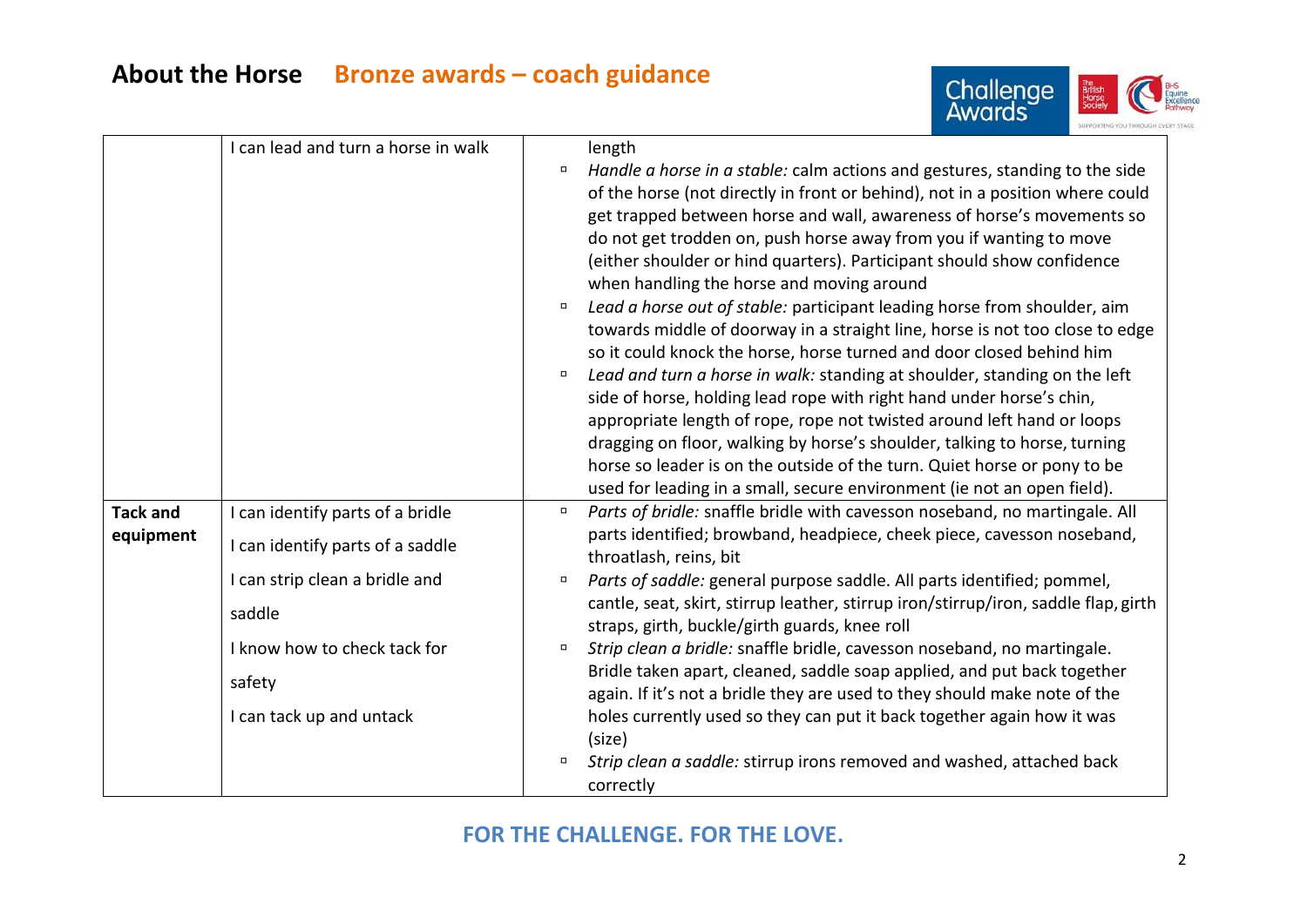

| Checking tack for safety: look for split or cracking leather, worn out<br>$\Box$     |
|--------------------------------------------------------------------------------------|
| stitching, rot. Areas of importance to check; around holes or where the              |
| leather folds over/under a buckle                                                    |
| Tacking up: care should be taken that the tack is hung up/stored/placed in<br>$\Box$ |
| the stable where it cannot be knocked off/scratched. Snaffle bridle with             |
| cavesson noseband, no martingale, bridle and saddle should fit the horse.            |
| Can be tacked up in any order (bridle or saddle first). Horse must be tied up        |
| in the stable. When putting on bridle lead rope untied and headcollar over           |
| neck. Headcollar put back in position and horse tied up once on. Care                |
| should be taken so the bit doesn't bang on the horse's teeth. Participants           |
| are not required to fit a bridle at this level, but should be able to fasten the     |
| noseband and throatlash for comfort (two fingers between noseband, four              |
| fingers between throatlash).                                                         |
| When putting on the saddle, saddle cloth or numnah can be used, saddle               |
| should be one that fits the horse. Saddle should be placed slightly higher           |
| on the neck, saddle cloth pulled up into gullet and then both slid down into         |
| correct position. Saddle cloth should be checked for kinks and to ensure it's        |
| not pressing on withers. Saddle cloth attachments should be secured to               |
| saddle, girth attached and buckle guards in correct place. Girth gradually           |
| tightened for comfort                                                                |
| Untacking: saddle and bridle removed in any order. Throatlash and<br>$\Box$          |
| noseband undone before removing bridle. Bit should be held so it doesn't             |
| bang horse's teeth when removed. Headcollar put on before taking reins               |
| over head. Before removing saddle ensure stirrups are run up. Care should            |
| be given so girth doesn't drop down and bang on horse's leg when undone.             |
| Before storing the tack bit should be washed off.                                    |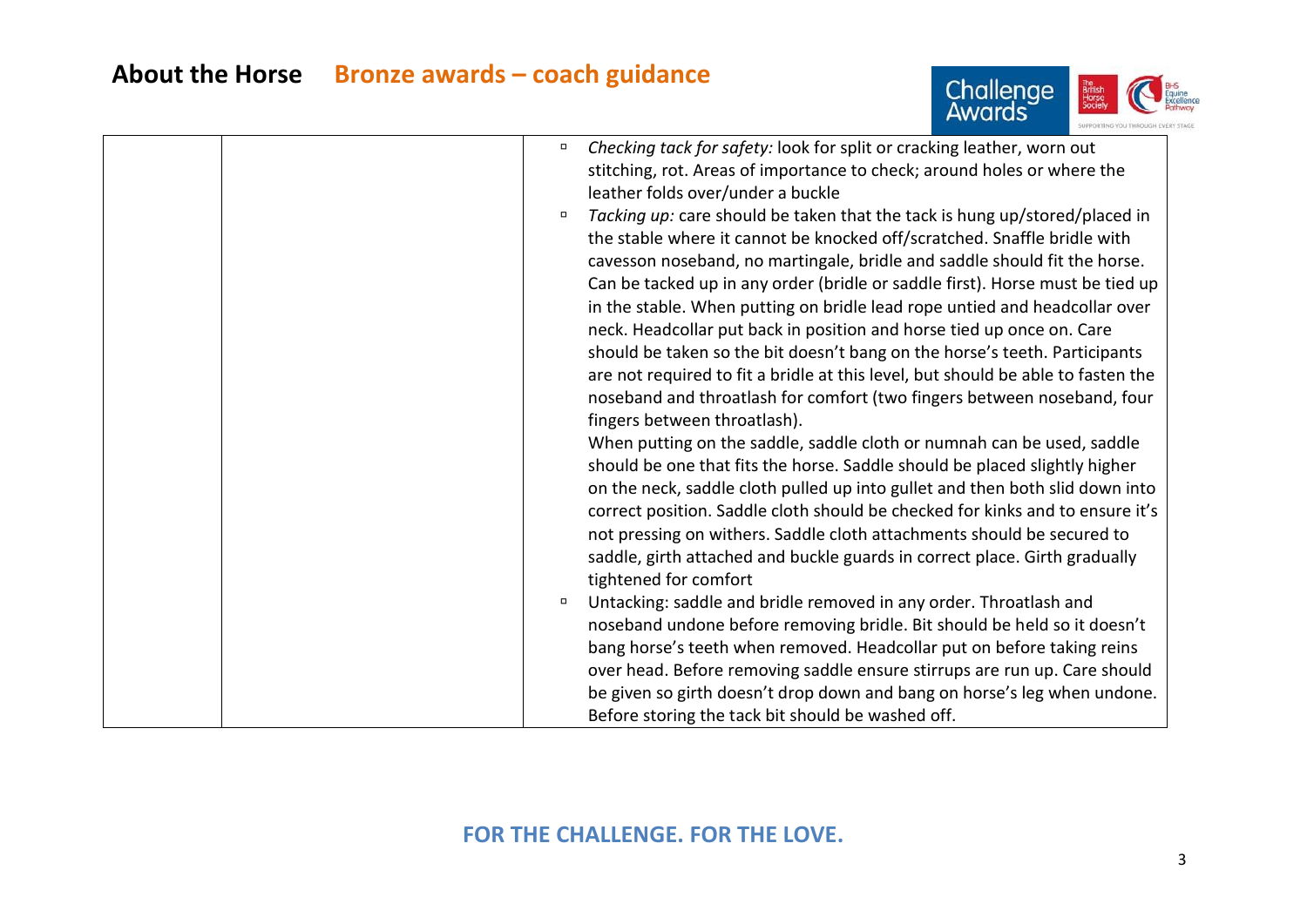

#### **Knowing your horse bronze**

|                |                                                                                               | <b>Notes for guidance</b>                                                                                                                                                                                                                                                                                                                                                                                                                                                                                                                                                                                                                                                                                                                                                                                                                                                                        |  |
|----------------|-----------------------------------------------------------------------------------------------|--------------------------------------------------------------------------------------------------------------------------------------------------------------------------------------------------------------------------------------------------------------------------------------------------------------------------------------------------------------------------------------------------------------------------------------------------------------------------------------------------------------------------------------------------------------------------------------------------------------------------------------------------------------------------------------------------------------------------------------------------------------------------------------------------------------------------------------------------------------------------------------------------|--|
| Identification | I can describe horses using:<br>a) colour<br>b) face markings<br>c) leg markings<br>d) gender | Colour: minimum of five colours from the following; bay, chestnut, dun, grey,<br>$\Box$<br>skewbald, piebald, palomino<br>Face markings: Minimum of three from the following; star, stripe, blaze, white<br>α<br>face, snip<br>Leg markings: Minimum of three from the following; sock, stocking, ermine<br>о<br>mark. White to hock or white to fetlock also acceptable<br>Gender: should be able to describe the following terms:<br>$\Box$<br>Foal: a filly or colt under one year old<br>Filly: a young female horse under 4 years old<br>Colt: a young male horse under 4 years old<br>Mare: an adult female<br>Gelding: an adult male that has been castrated<br>Stallion: an adult male that has not been castrated<br>Candidates are not expected to recognise if a horse is under or over four years<br>of age, but should be able to use the correct term if told the age of the horse |  |
| Anatomy        | I can identify points of the horse<br>I can identify parts of the foot                        | Points of the horse: At least 10 points from; muzzle, nostrils, eyes, ears, poll,<br>$\Box$<br>crest, mane, neck, withers, back, loins, croup, quarters, tail, point of hip, point<br>of buttock, hock, cannon bone, pastern, gaskin, stifle, barrel, elbow, forearm,<br>knee, cannon, fetlock, coronet band, point of shoulder, throat, chin groove,<br>chestnut, ergot<br>Parts of the foot: At least 3 parts of the foot from: Bulbs of heel, cleft of frog,<br>$\Box$<br>bars, wall, point of frog, white line, sole, seat of corn                                                                                                                                                                                                                                                                                                                                                           |  |
| <b>Health</b>  | I can list signs of good and poor<br>health<br>I can carry out routine daily                  | Signs of good health: At least 6 points from; bright eyes, shiny coat, alert,<br>$\Box$<br>interested in surroundings, eating normally, drinking normally, droppings are<br>normal and passed regularly; urine normal amount and colour, standing evenly<br>on all four feet or resting a hind limb, no abnormal heat, no abnormal swelling,                                                                                                                                                                                                                                                                                                                                                                                                                                                                                                                                                     |  |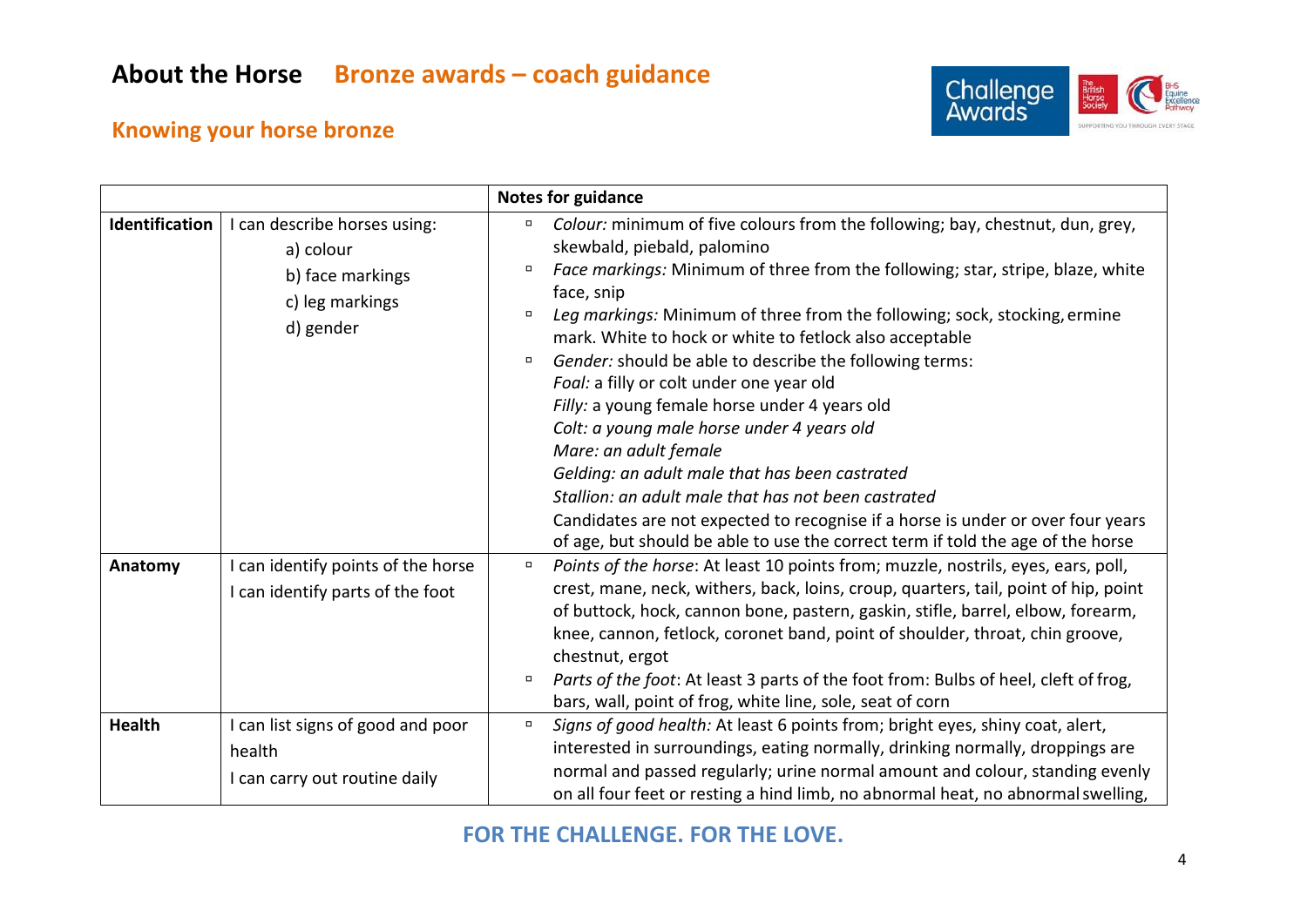

|         | I can recognise when and why a<br>horse requires shoeing or<br>trimming<br>I can describe how to reduce the<br>risk of disease on a yard                                                                                              | are covered in Gold<br>Signs of ill health: At least 6 from the following; dull eyes, discharge from eyes<br>$\Box$<br>or nose, dull coat or standing on end, not interested in surroundings, moved to<br>back of stable or corner of field, not eating normally or at all, not drinking<br>normally or at all, drinking excessively, not passing urine or urine dark colour,<br>not passing droppings or droppings are very hard or very loose, not putting<br>weight on a foot, abnormal heat, abnormal swelling, increased respiration rate<br>at rest<br>Routine daily checks: Participants to observe a horse in a stable and comment<br>on the health of horse (scenario could be perhaps before turning out, or riding).<br>Should be able to make comment on droppings visible, amount eaten/drank, is<br>horse alert, bearing weight evenly, displaying normal behaviour, signs of injury<br>Shoeing or trimming: why - hooves continuously grow and to prevent pain or<br>$\Box$<br>discomfort they require regular trimming, every 4-6 weeks by a registered<br>farrier.<br>Reduce risk of disease: each horse should have own set of equipment regularly<br>о<br>disinfected. Feed and water buckets scrubbed daily. Follow yard<br>procedure/advice if there is a known infection on the yard |  |
|---------|---------------------------------------------------------------------------------------------------------------------------------------------------------------------------------------------------------------------------------------|------------------------------------------------------------------------------------------------------------------------------------------------------------------------------------------------------------------------------------------------------------------------------------------------------------------------------------------------------------------------------------------------------------------------------------------------------------------------------------------------------------------------------------------------------------------------------------------------------------------------------------------------------------------------------------------------------------------------------------------------------------------------------------------------------------------------------------------------------------------------------------------------------------------------------------------------------------------------------------------------------------------------------------------------------------------------------------------------------------------------------------------------------------------------------------------------------------------------------------------------------------------------------------------------------------|--|
| Feeding | I can list the rules of feeding<br>I can recognise hay and haylage<br>I can describe methods to<br>provide hay or haylage to a<br>horse<br>I can describe how to soak hay<br>I can identify methods to<br>provide water in the stable | Rules of feeding: Participants to list; Fresh clean water should be available at all<br>$\Box$<br>times, feed little and often, feed plenty of fibre, feed according to bodyweight,<br>work and temperament, weigh feeds, feed good quality feed, make changes to<br>diet gradually, do not work the horse straight after a bucket feed, keep to a<br>routine<br>Hay: should feel dry to the touch, be golden/green in colour<br>о<br>Haylage: damp to touch, distinctive smell, stored wrapped in plastic<br>$\Box$<br>Describing methods to provide hay or haylage: advantages and disadvantages<br>$\Box$<br>of; loose on floor, haynet, hay rack, haybar or floor rack                                                                                                                                                                                                                                                                                                                                                                                                                                                                                                                                                                                                                                 |  |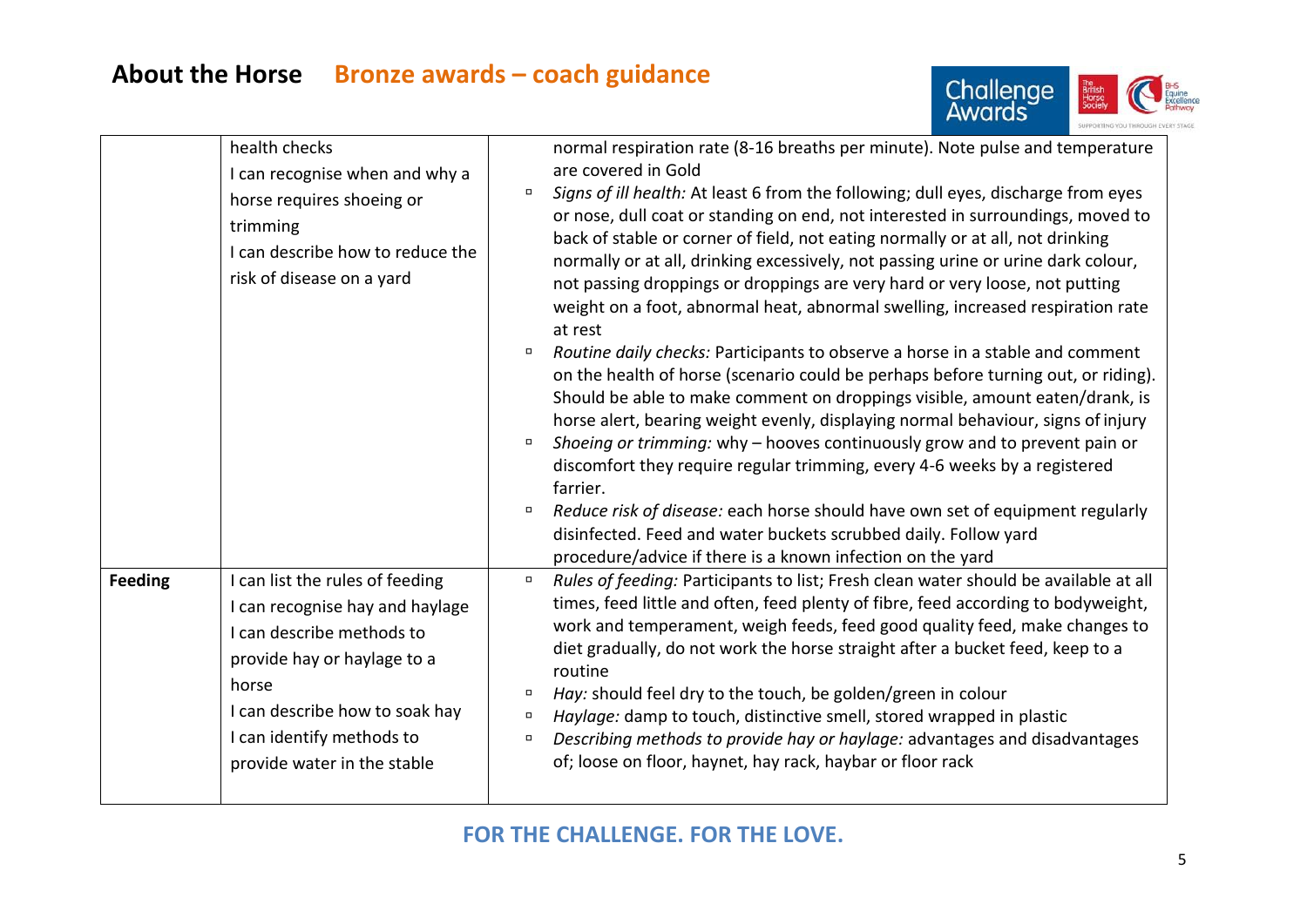

|                  |                                                                                                                    | Soaking hay: follow procedure used at the yard. In general a haynet is placed in<br>$\Box$<br>a trough or tub and left to soak for at least 10 minutes. Drain the water and<br>provide hay to the horse as per yard procedure<br>Providing water in the stable: advantages and disadvantages of buckets vs<br>0<br>automatic water drinkers                                                                                                                                                                                                                                                                                                                                                                                                            |
|------------------|--------------------------------------------------------------------------------------------------------------------|--------------------------------------------------------------------------------------------------------------------------------------------------------------------------------------------------------------------------------------------------------------------------------------------------------------------------------------------------------------------------------------------------------------------------------------------------------------------------------------------------------------------------------------------------------------------------------------------------------------------------------------------------------------------------------------------------------------------------------------------------------|
| <b>Fittening</b> | I can describe why a ridden<br>horse should be fit<br>I can describe signs that may<br>indicate a horse is not fit | Why a horse should be fit: one of the following; reducing risk of injury to horse<br>$\Box$<br>and rider, unfit horses tire quicker, stumble or trip, possible behavioural issues<br>from wanting to avoid work. Fit horses are likely to perform better, enjoy the<br>work and find the work easier<br>Signs to indicate a horse is unfit: Two signs from; Struggling to go forward and<br>moving slower during work, stumbling or losing balance as you progress<br>through the session, breathing rate may increase quickly compared to the<br>amount of work it is doing, taking a long time to recover his breathing rate to<br>normal at the end of a session. A fit horse should recover its normal breathing<br>rate within about five minutes |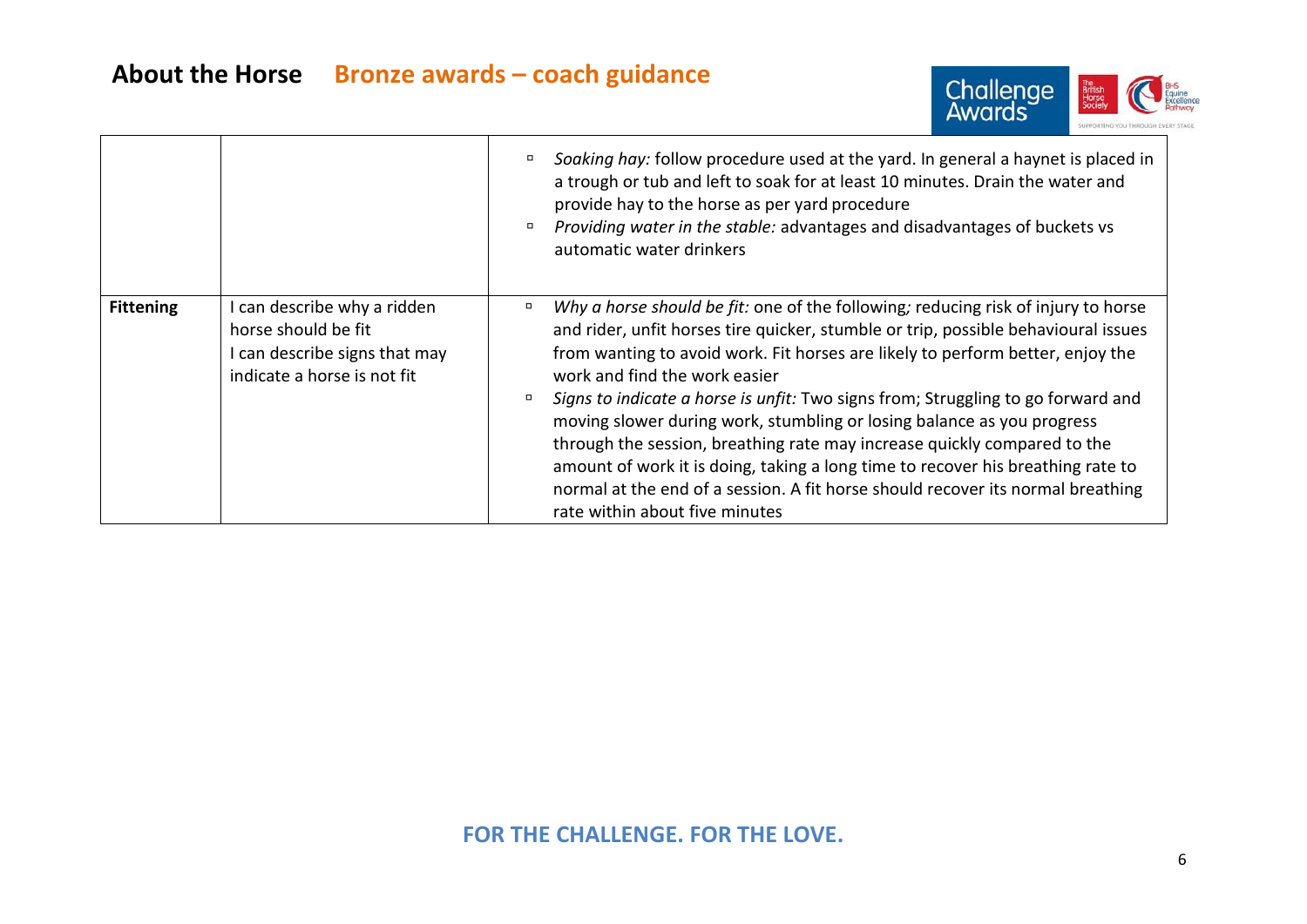

#### **Caring for your horse bronze**

|             |                                                                                                                                                              | <b>Notes for guidance</b>                                                                                                                                                                                                                                                                                                                                                                                                                                                                                                                                                                                                                                                                                                                                                                |
|-------------|--------------------------------------------------------------------------------------------------------------------------------------------------------------|------------------------------------------------------------------------------------------------------------------------------------------------------------------------------------------------------------------------------------------------------------------------------------------------------------------------------------------------------------------------------------------------------------------------------------------------------------------------------------------------------------------------------------------------------------------------------------------------------------------------------------------------------------------------------------------------------------------------------------------------------------------------------------------|
| Behaviour   | I can describe the horse's<br>natural behaviours and instincts<br>I can describe a horse's vision<br>and how this may affect his<br>behaviour                | Natural behaviours and instincts: horses are prey animals, behaviours and<br>$\Box$<br>instincts evolved from their basic need to survive (find food and water, avoid<br>being eaten, reproduce). If threatened horse natural instinct is flight (run away),<br>if trapped horse will fight (rear, kick, buck). Horses are sociable animals, trickle<br>feeders, natural instinct to eat, pecking order within herd<br>Horse's vision: eyes set on side of head. Blind spot directly in front and directly<br>$\Box$<br>behind them - do not walk in front/behind a horse. Not the same colour vision<br>as humans and find it difficult to adjust between light and dark environments -<br>may become nervous going into a dark stable.                                                 |
| Stable care | I can list different types of<br>bedding<br>I can skip out a stable and tidy<br>the bed<br>I can clean and refill a water<br>bucket or water drinker         | Bedding: three of the following; shavings, straw, wood pellets, flax, hemp,<br>$\Box$<br>rubber matting<br>Skip out and tidy bed: horse in or out of stable, using fork (suitable for type of<br>$\Box$<br>bedding), wheelbarrow or skip bucket and broom. If horse in stable, tie up and<br>work around horse safely, wheelbarrow positioned so horse cannot knock into<br>it. Reshape banks and tidy bed, sweep back front of bed. Retie haynet if too<br>low. Empty muck onto muck heap<br>Clean and refill water: water bucket or automatic drinker<br>о                                                                                                                                                                                                                             |
| Field care  | I can give reasons to support<br>regular turnout<br>I can describe suitable fencing<br>for field boundaries<br>I can carry out routine daily field<br>checks | Regular turnout: link back to natural instincts and behaviours; such as, being in<br>$\Box$<br>a herd (sociable, companionship), ability to graze to fulfil desire to eat, also<br>exercise, ability to express normal behaviours.<br>Fencing: describe why two of the following are suitable; post and rail, stone<br>$\Box$<br>wall, hedge, electric fencing. Should be able to describe why the following<br>aren't suitable; sheep netting, barbed wire<br>Routine field checks: check boundary, broken rails, gaps in fencing, electric<br>$\Box$<br>fence still working, clean water supply, free from litter, weeds and poisonous<br>plants (at this level only expected to recognise ragwort), gate should close<br>securely, gateway free from poaching, shelter in good repair |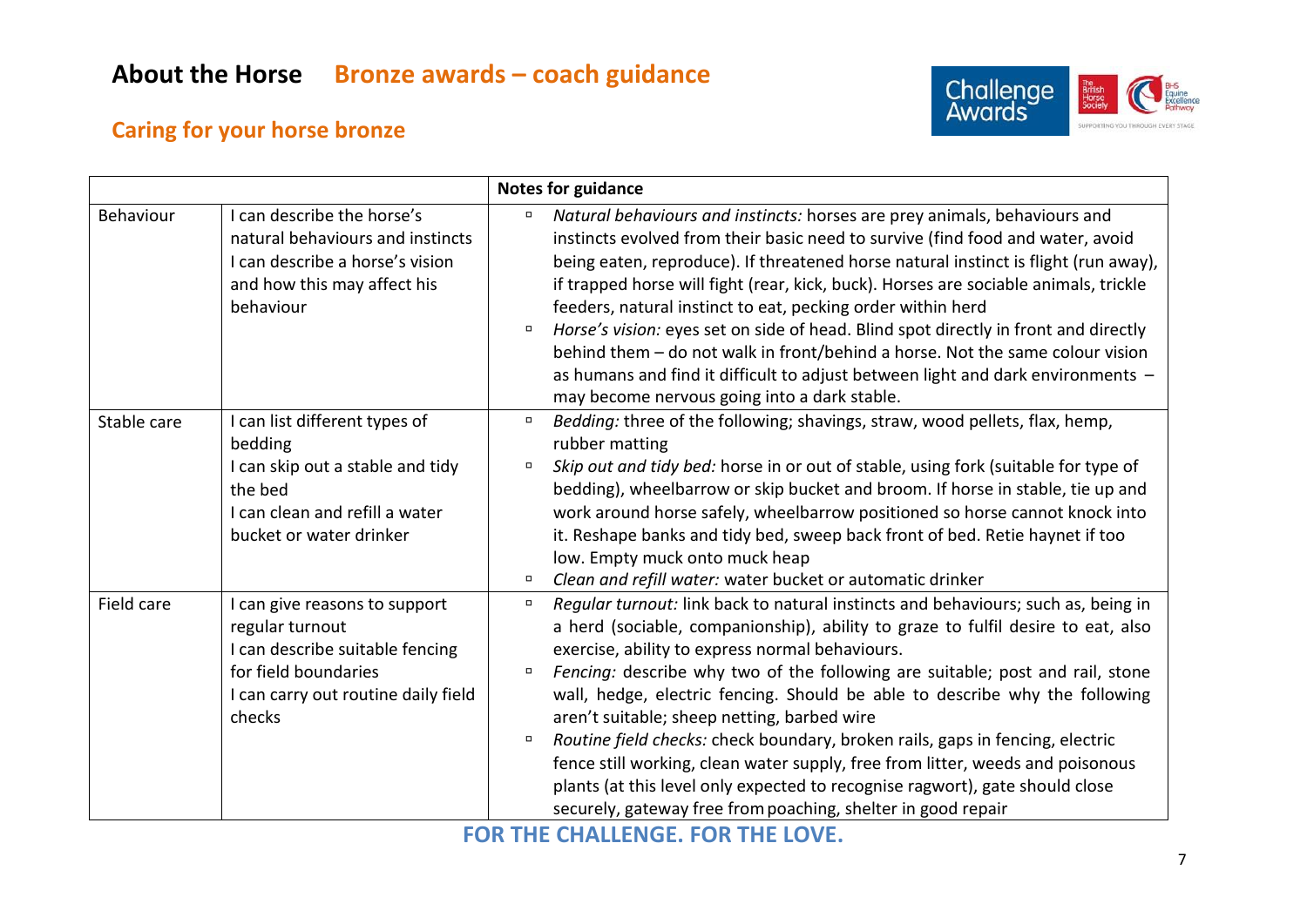

| Rugs     | I can identify and describe types | $\Box$ | Types of rug: stable rug; turnout rug, cooler and fly rug                                                                                                            |
|----------|-----------------------------------|--------|----------------------------------------------------------------------------------------------------------------------------------------------------------------------|
|          | of rug and their use              | $\Box$ | Put on a rug: any of the above rugs. Rug should already fit the horse, participant                                                                                   |
|          | I can put on and take off a rug   |        | not expected to fit or adjust straps. Coach can advise which holes the buckles<br>do up on at front. Horse should be tied up, rug folded over and placed over        |
|          |                                   |        | withers, front straps fastened, rug unfolded and surcingles and leg straps/fillet<br>string done up. Neck cover fastened last. Once front straps are fastened, order |
|          |                                   |        | of leg or surcingles doesn't matter                                                                                                                                  |
|          |                                   | α      | Take off rug: tie the horse up. Undo neck cover, then leg straps and refasten                                                                                        |
|          |                                   |        | these back on the rug, undo surcingles and front straps. Fold rug in half then                                                                                       |
|          |                                   |        | slide off over quarters                                                                                                                                              |
| Grooming | I can describe the benefits for   | $\Box$ | Benefits of grooming: horse looks clean, remove dust and dirt causing irritation,                                                                                    |
|          | grooming horses                   |        | check horse for lumps, bumps, heat and swelling, promotes circulation,                                                                                               |
|          | I can explain the use of the      |        | promotes good coat health, learn how your horse responds and interacts,                                                                                              |
|          | items in a grooming kit           |        | builds a bond between you and horse                                                                                                                                  |
|          | I can groom a horse               | $\Box$ | Grooming kit: hoof pick, dandy brush, plastic curry comb (plastic/rubber), body                                                                                      |
|          | I can care for a horse after      |        | brush, flick brush, metal curry comb, sponge, mane and tail comb/brush                                                                                               |
|          | exercise                          | $\Box$ | Grooming: horse tied up on yard or in stable. Participant should position                                                                                            |
|          |                                   |        | themselves safely throughout, using the brushes in the correct manner. Use a                                                                                         |
|          |                                   |        | skip to collect dirt from hooves                                                                                                                                     |
|          |                                   | α.     | After exercise: basic wash off after riding (sponge sweaty areas), knowledge<br>that leaving sweat to dry will cause blocked sweat glands and sores                  |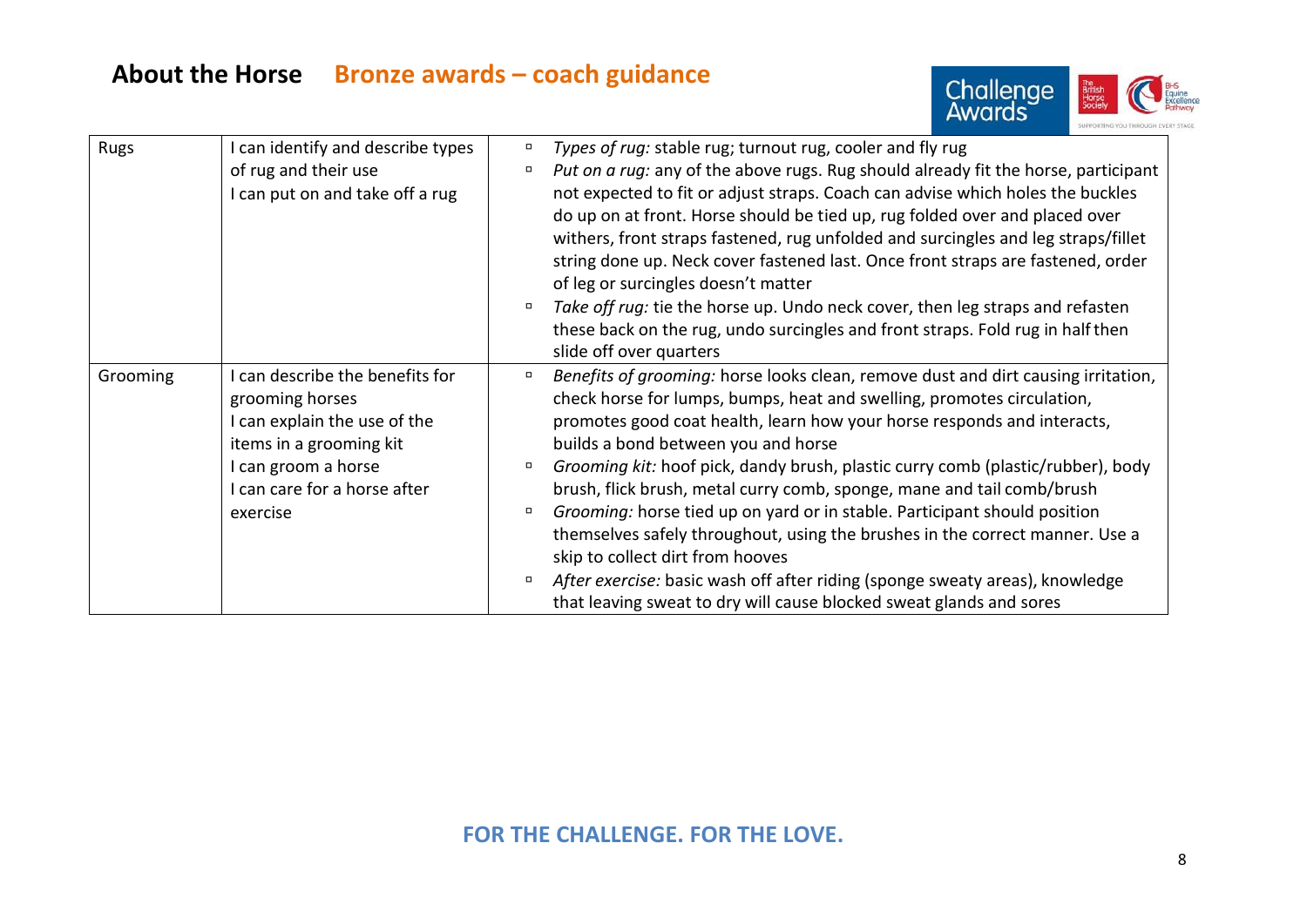

#### **Lungeing your horse bronze**

Note: this award does not require the participant to lunge the horse. The coiling of line and changing of whip should be done without the horse

|          |                                                                                                                                                                                                                                                                                             | <b>Notes for guidance</b>                                                                                                                                                                                                                                                                                                                                                                                                                                                                                                                                                                                                                                                                                                                                                                                                                                                                                                                                                                                                                                                                                                                                                                                                                                                                                                                                                                                                                                                                                                                                                                                                                                                                                                                          |
|----------|---------------------------------------------------------------------------------------------------------------------------------------------------------------------------------------------------------------------------------------------------------------------------------------------|----------------------------------------------------------------------------------------------------------------------------------------------------------------------------------------------------------------------------------------------------------------------------------------------------------------------------------------------------------------------------------------------------------------------------------------------------------------------------------------------------------------------------------------------------------------------------------------------------------------------------------------------------------------------------------------------------------------------------------------------------------------------------------------------------------------------------------------------------------------------------------------------------------------------------------------------------------------------------------------------------------------------------------------------------------------------------------------------------------------------------------------------------------------------------------------------------------------------------------------------------------------------------------------------------------------------------------------------------------------------------------------------------------------------------------------------------------------------------------------------------------------------------------------------------------------------------------------------------------------------------------------------------------------------------------------------------------------------------------------------------|
| Lungeing | can give reasons for lungeing<br>a horse<br>I can list the equipment<br>required to lunge a horse<br>I can tack up for lungeing<br>I can lead a horse in<br>preparation for lungeing<br>I can coil the lunge line<br>I can change the whip over<br>I can untack the horse after<br>lungeing | Reasons for lungeing: two of the following; to add variety to the ridden horse's<br>$\Box$<br>exercise routine, during backing, teach the horse to respond to voice aids, to<br>observe how the horse moves, to highlight areas for further training, warm the<br>horse up before riding, take the edge of a fresh horse before riding, improve<br>strength and fitness, to improve handling and communication with your horse,<br>horse can be exercised in less time, horse can be exercised without being<br>ridden<br>Equipment for lungeing: Tack; lunge cavesson, saddle or roller, lunge line, lunge<br>$\Box$<br>whip, boots. Handler equipment: hat, gloves, boots. Side reins may be<br>discussed but in depth knowledge not required at Bronze - introduced at Gold<br>Tack up for lungeing: tack up with; cavesson, bridle, roller or saddle and<br>$\Box$<br>brushing boots. Side reins not required at Bronze. The tack should already fit<br>the horse, the participant is not required to fit the tack. If using saddle, stirrups<br>should be secured appropriately. If using a roller a pad should be underneath.<br>Bridle should have noseband and reins removed, cavesson can be put under or<br>over the bridle<br>Lead a horse in lunge tack: participant should be able to lead the horse with the<br>$\Box$<br>whip tucked under their arm, lash coiled around the whip and pointing down.<br>Participant should be able to bring the horse out from the stable or yard in an<br>active walk, positioned at the horse's shoulder. The line should be coiled<br>appropriately with the coils not dragging on the floor. Participant should<br>demonstrate leading and turning on the near and off side to prepare them for |